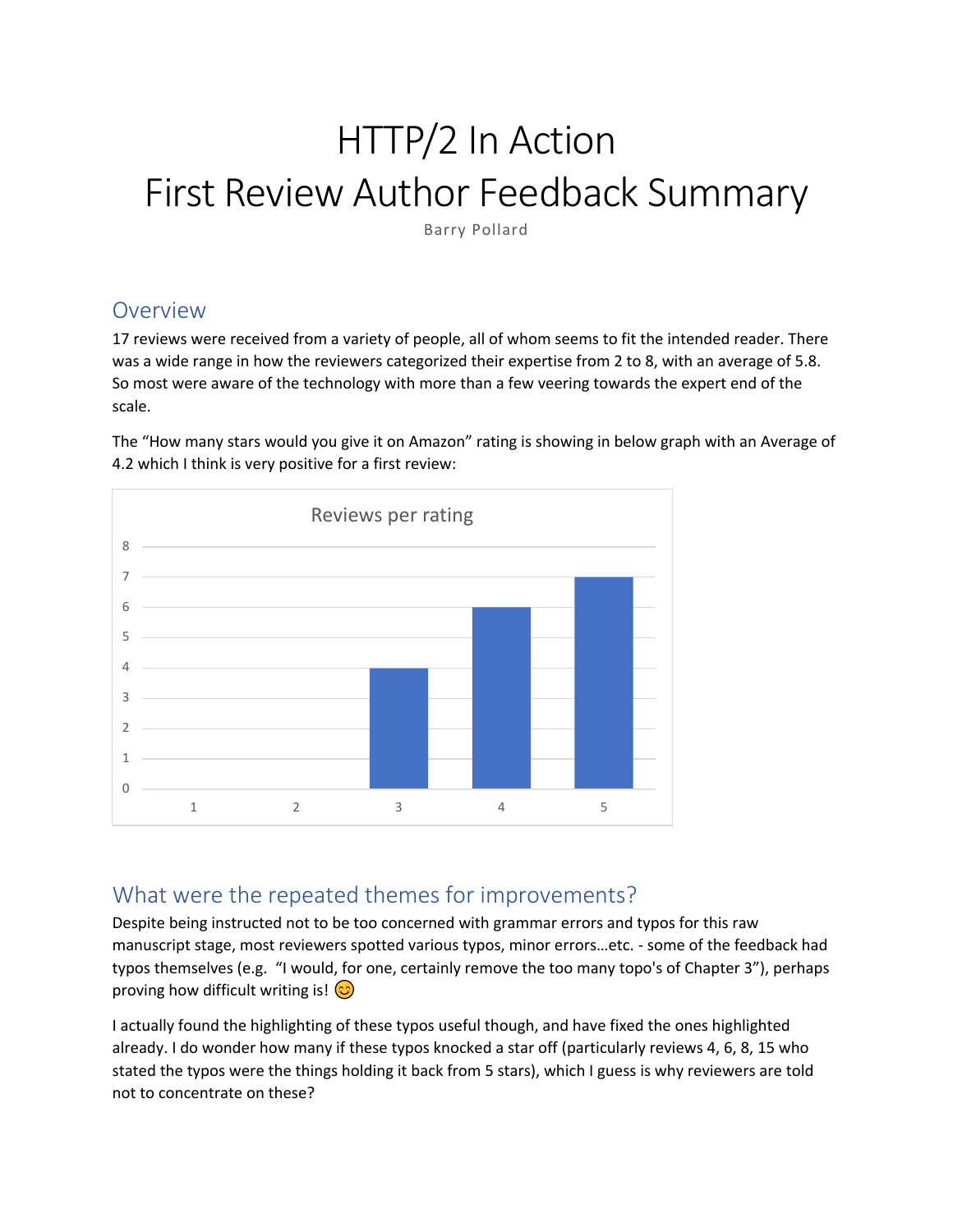Anyway, ignoring the typos and looking at the bigger picture, these were the points of improvement/interesting comments made:

1. A number of the reviews questioned the need to include all the installation instructions for all the platforms I did, and noted it made the text repetitive. Several suggested moving these to an Appendix.

This is a fair point, though I was conscious of alienating users of particular web servers by only showing one (technical people can be picky and at least one of the proposal reviewers warned against making assumptions here, though he was the implementer of HTTP/2 in one server so is perhaps not representative and certainly not one of the intended readers this book is aimed at).

I think I should however move most of these to the Appendix and aim for more general instructions in the chapter itself, with perhaps one of the examples (or perhaps one per platform) in the chapter itself. To be discussed with Kevin on Monday's review meetings.

- 2. A couple of reviewers suggested adding a diagram to the bullet points in section 1.1.2. This has been called out by Kevin and Thomas too so definitely need to do something here.
- 3. Some reviewers expressed minor issues with certain images and suggested better annotations of certain diagrams and one reviewer (5) stated that they needed to "jump back and [forth] to [the diagram on the previous page] understand the passage". However, on the whole, most reviewers stated the figures/screenshots were well presented and annotated so think this just requires some minor clean up.
- 4. The feedback on sections on history of HTTP were interesting. This is something various people at Manning and I have discussed a few times as there was concern that this history was potentially unnecessary background and/or made the book to referencey and less "In Action". One reviewer (17) was of this same opinion, and would have preferred to get straight to HTTP/2, another (11) suggested "less emphasis on HTTP/0.9 stuff" and another (13) felt confused as to the intention of the book due to this history.

However, far more seemed to like the approach using the history and felt it gave the context necessary, and provided a natural flow to the book. Chapter 1 (where most of this history is) got the most positive feedback, with Chapter 2 closely behind it. Additionally, two reviewers (1 and 12) stated that the introductory chapters meant the MQR was perhaps unnecessary restrictive and the book could be useful to a wider audience.

On the whole, I feel these reviews vindicated the approach I have taken, and I would therefore like to keep this. Of course, you can't please all of the people all of the time, but with a full book, readers can skip parts they feel they are more familiar with and dedicating 1 chapter out of 9 or 10, to the introduction and history still feels very appropriate to me.

5. A couple of reviewers (8,13) stated there were too many forward references ("We'll be covering this later", "We'll see more of this in chapter x"). This was intentional to be honest and one reviewer (14) stated this was a good thing ("This is helpful to know that something I might not be familiar with - which the author is talking about - will be discussed in detail later, rather than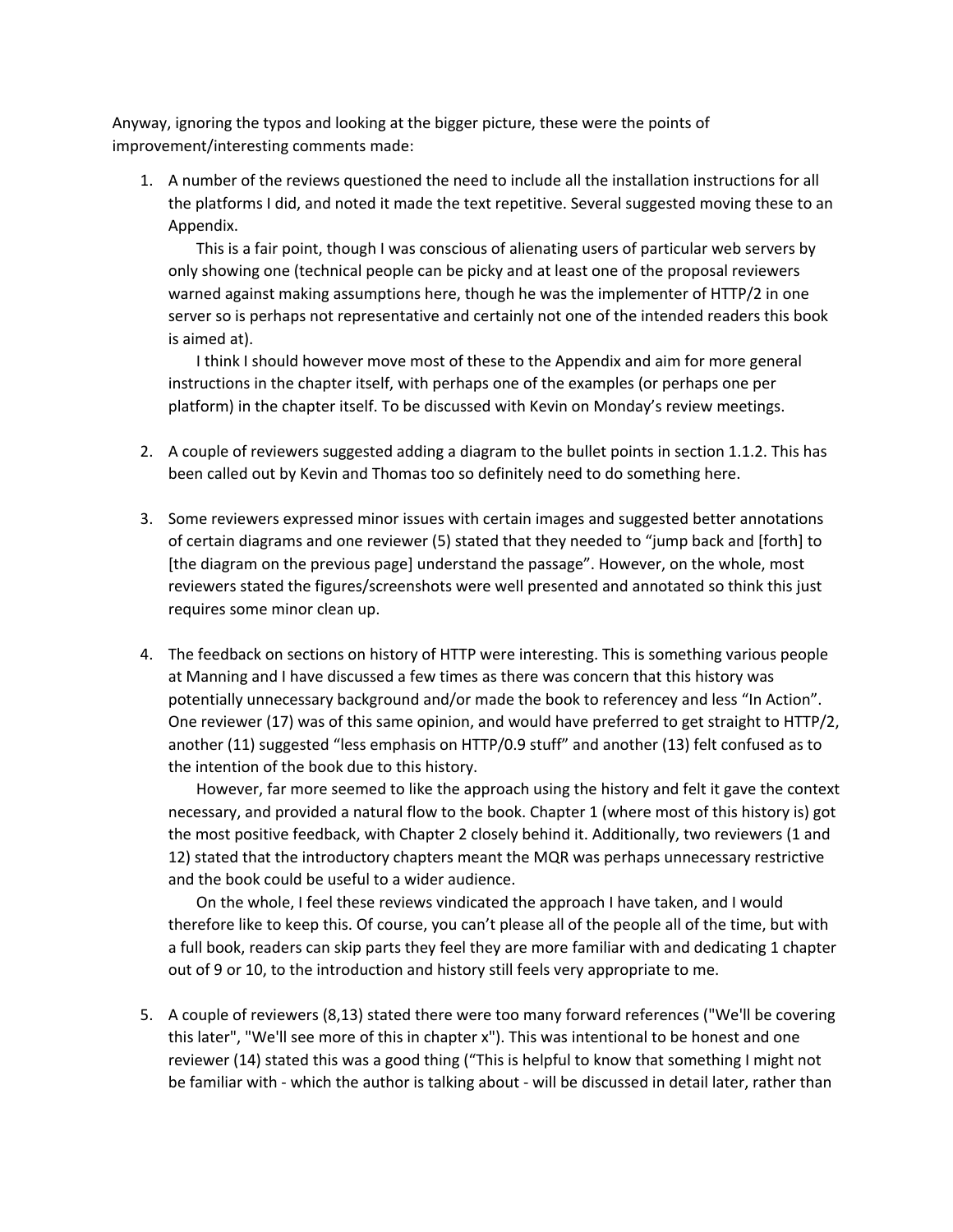having to go off and research that piece on my own."). I would like Manning's opinion of whether I shouldn't do this at all, or am doing it too much at present.

6. Some reviewers picked up on topics they would like to see covered more (detail of HTTP/2, ALPN/NPN, more HTTP Tools, more Web Performance Analysis). These **will** be covered in later chapters (and a few conceded this might be the case) but perhaps could make the ToC clearer on this. One reviewer (16) suggested adding a section on GRPC which I am definitely now considering.

All in all, I think the first point is the main point of improvement I have taken away from these reviews and that I should definitely review this. Points 2 and 3 are worth seeing about improving and points 4-6 should hopefully not require much, if any, corrective action, though worth bearing in mind as I continue the book.

Pleasingly there were very few comments about passages requiring repeated reading to understand and most said the writing style was clear, the pacing was about right, and the book encouraged readers to move forward.

# To Do list for each chapter

#### Chapter 1

- Add a diagram to section 1.1. *Done, but not entirely happy with this. Trying to find a mental model for this.*
- Perhaps add more detail on TCP? *Done but in chapter 2*
- Remove section 1.1.3 as repeated in 2.1. *Done.*
- Consider adding a diagram to 1.4.1

#### Chapter 2

- Section 2.1 Replace graph as number of complaints on it. It's a direct screenshot from the source, but still could be improved. *Done.*
- Section 2.4.1 consider annotating the diagram better and/or repeating parts of the diagram on subsequent pages. *Done.*

#### Chapter 3

- Move some (all?) of the installation instructions to an Appendix. Consider removing completely.
- Review Reverse Proxy (3.2.2) and CDN (3.2.3) wording as some comments that it required rereading.
- Consider location of 3.5. Should it come before the installation instructions? Or possibly a forward reference to it?

#### All

- Watch for repeated words in particular:
	- o complex/complicated
	- o hypothetical
- Fix the typos mentioned. *Done.*